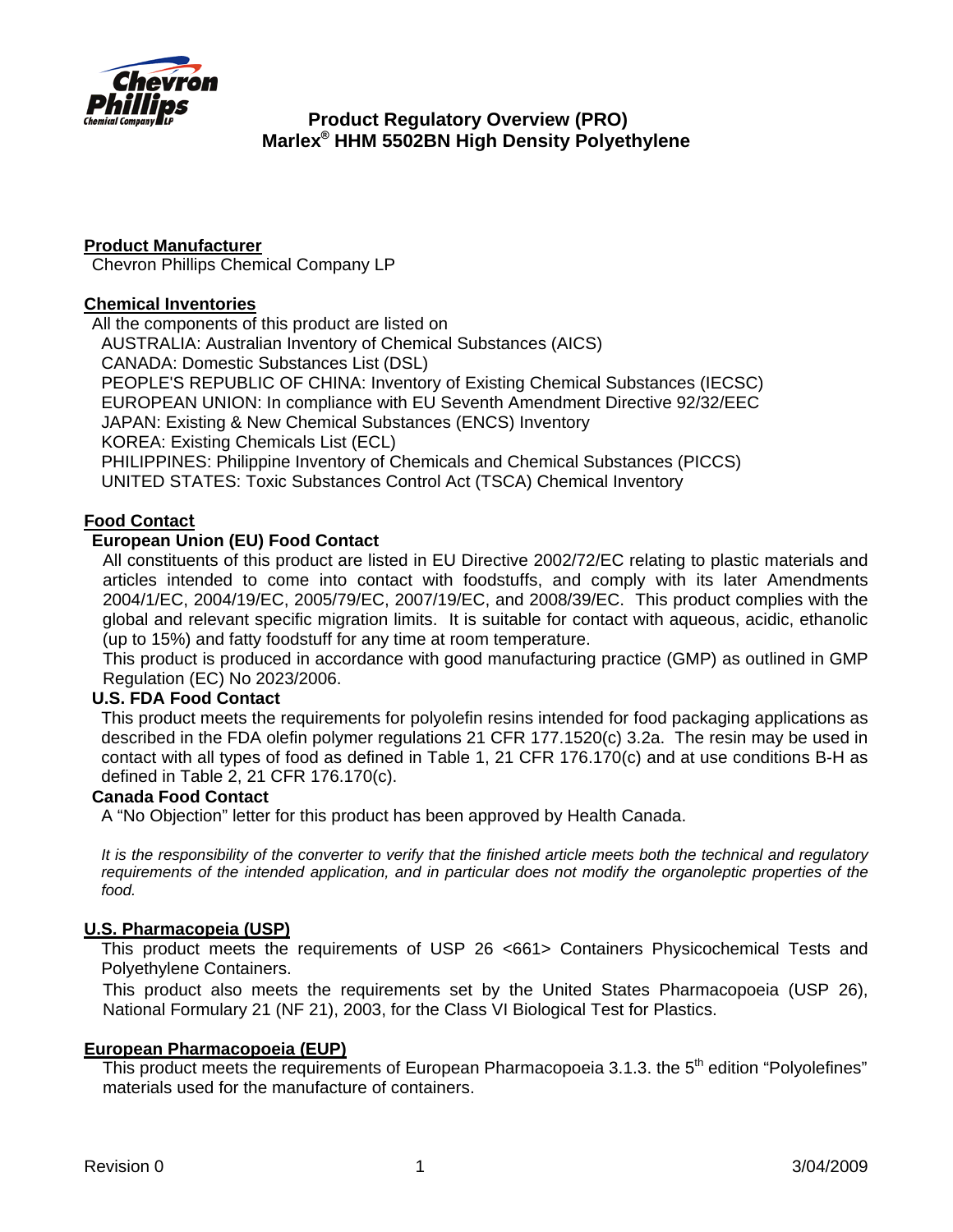

# **Product Regulatory Overview (PRO) Marlex® HHM 5502BN High Density Polyethylene**

This product meets the requirements of European Pharmacopoeia 3.1.5 the  $5<sup>th</sup>$  edition "Polyethylene with Additives for Containers for Parenteral Preparations and for Ophthalmic Preparations." This product meets with the requirements of European Pharmacopoeia Monograph 3.2.2, "Plastic Containers and Closures for Pharmaceutical Use".

## **Drug Master File (DMF)**

This product is listed in U.S. FDA Type III DMF 1016. This product is listed in Health Canada DMF 9389.

## **California's [Safe Drinking Water and Toxic Enforcement Act of 1986](http://www.oehha.ca.gov/prop65/law/P65law72003.html) (Proposition 65)**

This product, as shipped by Chevron Phillips Chemical Company LP, is not known to contain any carcinogens or reproductive toxins presently known by the State of California to cause cancer or reproductive toxicity at a level of exposure subject to the requirements of California Proposition 65.

### **Clean Air Act**

This product is in compliance with the federal Clean Air Act, as amended in 1990.

### **Heavy metals, RoHS, WEEE, Waste packaging, CONEG**

No heavy metals (i.e., antimony, arsenic, barium, cadmium, chromium, lead, mercury, selenium, or silver) are purposely added to this product in quantities that would violate governmental guidelines. The summation of lead, cadmium, mercury, and hexavalent chromium in this product is less than 20 ppm. No polybrominated biphenyls (PBB), polybrominated diphenyl ethers (PBDE), and Deca Brominated Diphenyl Ethers (Deca BDE) are intentionally added to this product. This product therefore meets the relevant requirements of the following Directives or Regulations:

- 2002/95/EC (RoHS)
- 2002/96/EC (WEEE)
- 2000/53/EC (ELV)
- 94/62/EC (Packaging Waste Directive)
- USA CONEG Regulation

## **Toys**

This product complies with the requirements of ASTM F963 and EN 71-3 and EN71-9.

### **Absence of Substances and Chemicals**

None of the following substances are used in the process nor are they expected to be part of the raw materials used to manufacture this product:

- Acrylamide
- Alkylphenol Ethoxylates, including nonylphenol ethoxylate and octylphenol ethoxylate
- Allergens, such as peanuts, tree nuts, milk, eggs, wheat gluten, soy, fish, and shellfish
- Aromatic amines
- Asbestos
- Azo compounds
- Bisphenol A
- Butylated Hydroxytoluene (BHT) and Butylated Hydroxyanisole (BHA)